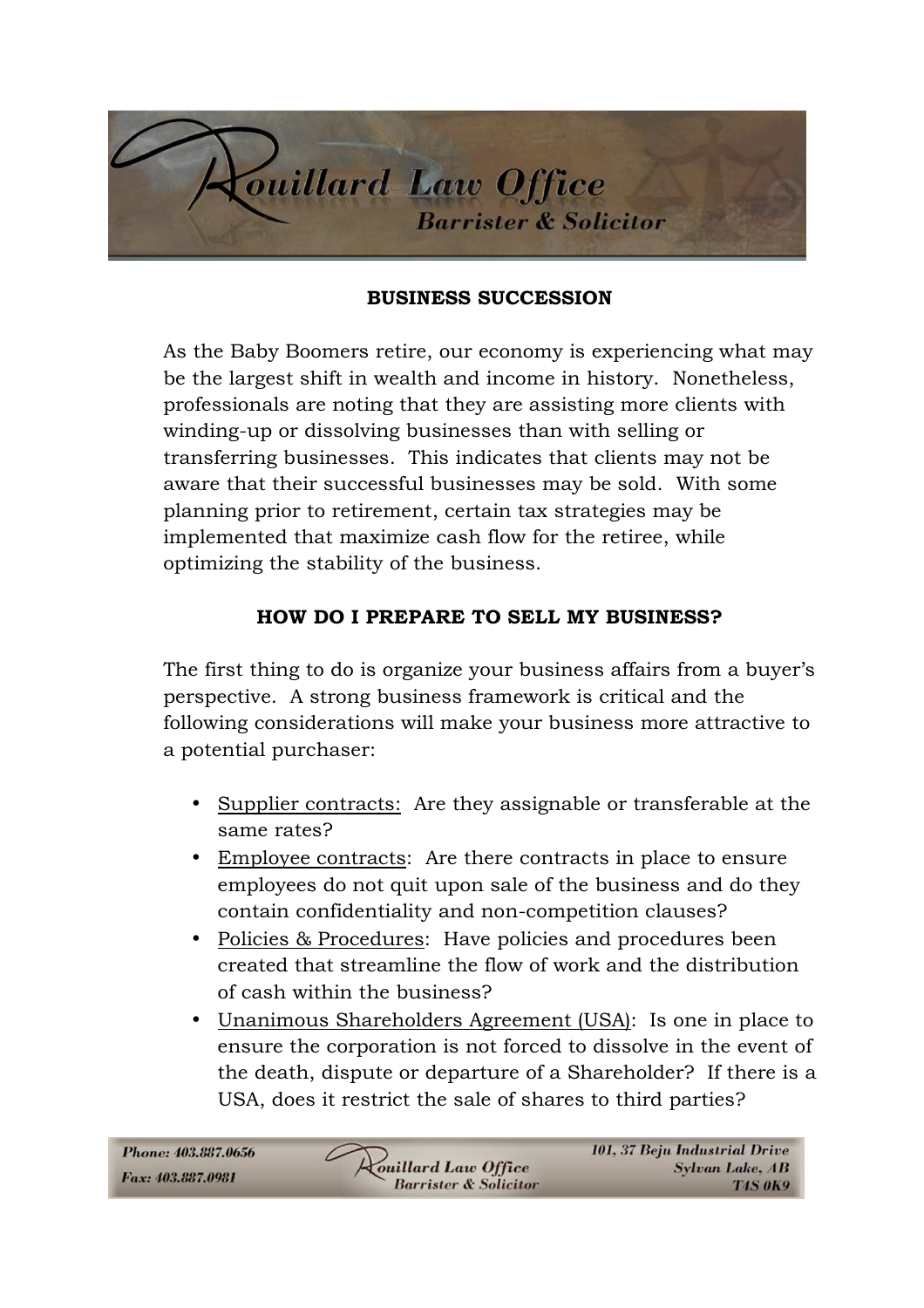

- Patents: If the business has created an original product or process, is it protected with a Patent?
- Financial Statements: Are they up-to-date and available for review by a potential purchaser?
- Financing: Is there flexibility to remove or replace personal guarantees that have been given to secure the financing for the business? Are there excessive penalties for early payment?
- Integrity of Assets: Is the property or equipment utilized in the ordinary course of business in acceptable operating condition? Does it meet applicable safety requirements?
- Corporate Filings: Are the Annual Returns all filed with the Corporate Registry and Minute Book up-to-date?
- Licenses/Permits: Are all licenses and permits current and are all employees properly certified for their respective positions with the business?
- Lease Agreements: Are the Lease Agreements held by the business assignable or transferable?
- Goodwill: Is the client base of the business contractual or assignable and will it stay intact upon sale of the business?

## **WHAT IS MY BUSINESS WORTH?**

Simply stated, the purchase price will be largely defined by the future value that can be realized by a potential Purchaser. Professional business valuators are available to assist you with determining the fair market value (FMV) of your business. Some of the factors to be taken into consideration are: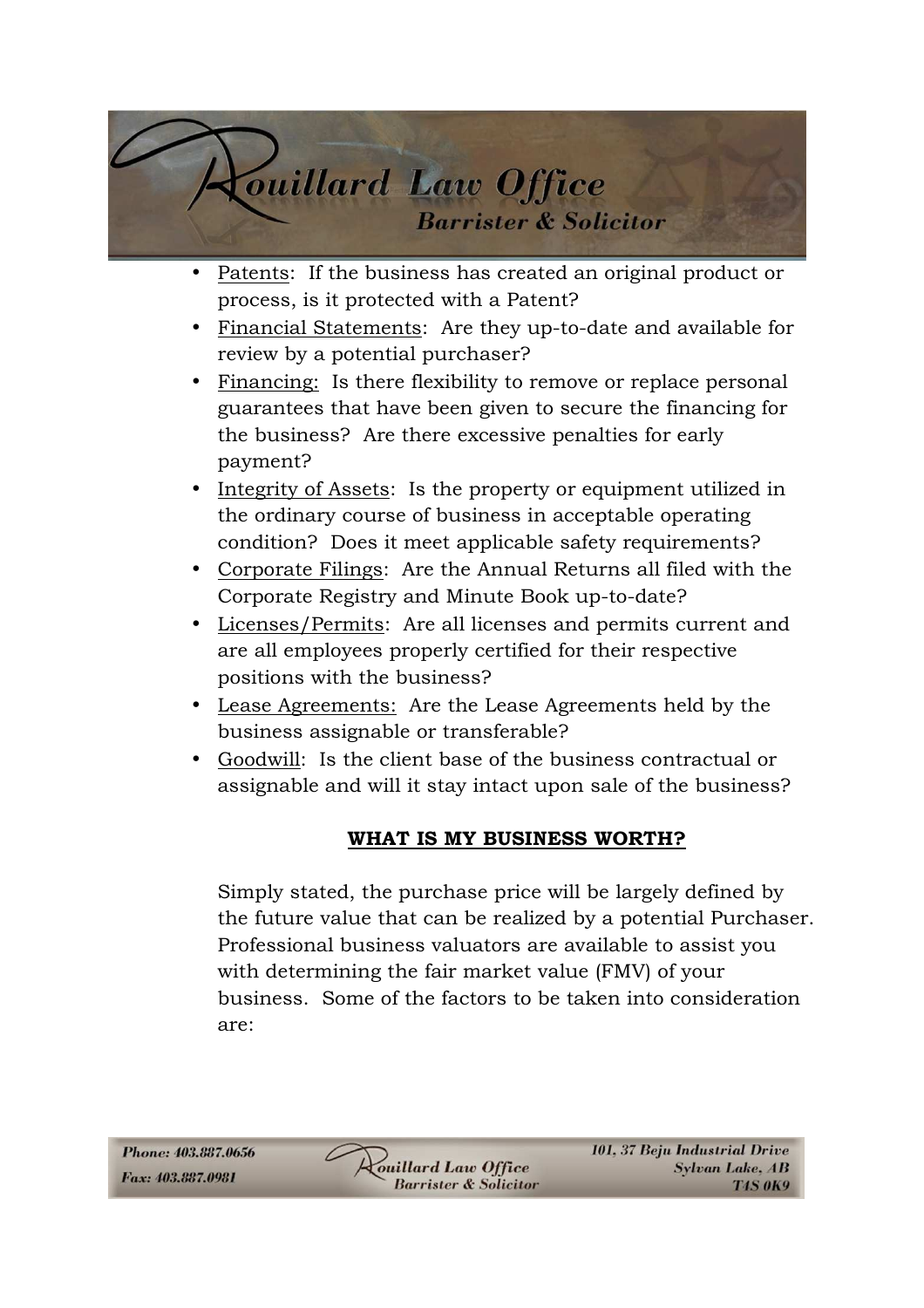

- Overhead v. Personal Expenses: What is the actual cost of operating the business, not including the personal expenses a business owner is able to "write off" as a business expense?
- Interest-Free Loans: Determine how much debt the business has and how much interest is paid upon that debt. Funds loaned to the business by family are often interest-free and would be paid out upon sale of the business.
- Investments: Exclude the value of any investments that would remain with the seller upon disposition of the business.
- Goodwill: Consider steps that may be taken to preserve the client base upon sale of the business. Is it possible to provide customer (and supplier) introductions and transitional training?
- Expenses: Take into account the taxes and professional fees involved with selling the business as this may discount the overall value of the business.

## **WHAT'S IN IT FOR ME?**

The benefits you may receive in planning the succession of your business are proportionate to the time you invest in planning it. Pursuant to Canada Revenue Agency (CRA) requirements, some benefits may not be utilized unless certain conditions have been met 2 years prior to disposition of the shares of a corporation. If planned in advance, the corporation may be reorganized to utilize the following benefits: